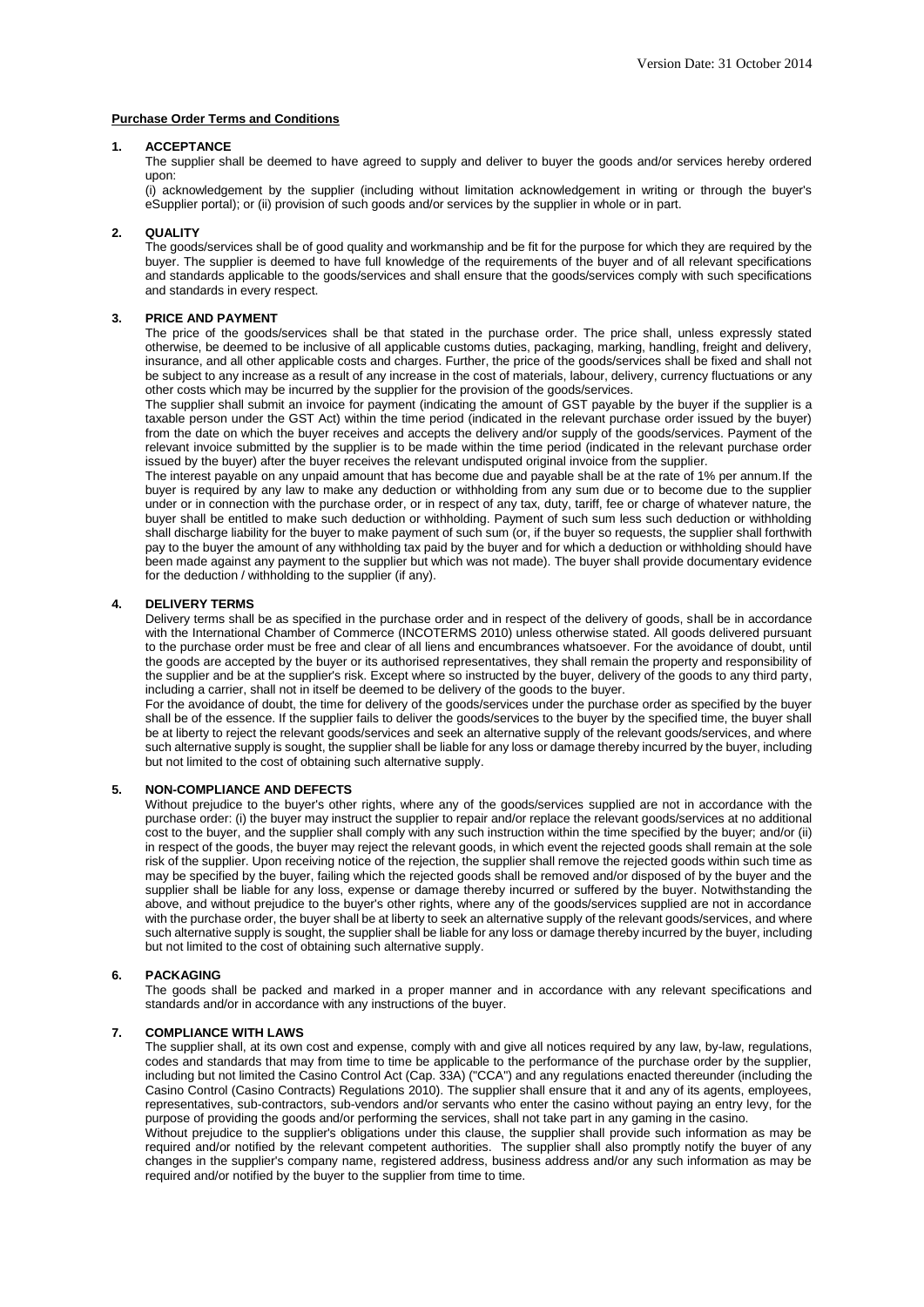The Supplier shall pay and indemnify the buyer and its directors, officers, employees, affiliates, subsidiaries, agents against any fees, fines, penalties, charges or sanctions of similar nature which may be imposed by any law, by-law, regulations, codes and standards or any competent authorities arising out of or in respect of the supply of goods / services.

### **8. INDEMNITY**

The supplier shall indemnify the buyer and its directors, officers, employees, affiliates, subsidiaries, agents against any liability incurred by the buyer to any person, and against all claims, damages, costs and expenses made against or incurred by the buyer and its directors, officers, employees, affiliates, subsidiaries, agents by reason of any negligence, default or breach by the supplier or its partners, directors, agents, employees, representatives, sub-contractors, sub-vendors and/or servants of the purchase order.

#### **9. ACCESS**

The supplier shall at all reasonable times permit the buyer and/or its duly authorised representatives and/or agents and/or servants access to all workshops and other places where the goods are manufactured, prepared or stored for the purpose of inspecting the same.

# **10. SUB-CONTRACTING/ASSIGNMENT**

The supplier shall not sub-contract the whole or any part of the supply of the goods / services to any other person without the written consent of the buyer. The supplier shall not assign any of its rights, interests or benefits under the purchase order or any part thereof (including the right to receive monies) to any person without the prior written consent of the buyer and any assignment made in contravention of this clause shall not bind the buyer. The buyer shall have the right at any time to assign all or any or its rights or benefits, and/or transfer any or all of its obligations hereunder in whole or in part to any third party upon written notice to the Supplier, but without requiring the prior written consent of the supplier.

#### **11. VARIATIONS**

The buyer shall be entitled at any time, to issue orders to vary any part of the goods/services to be supplied, including but not limited to the quantity and/or specifications of the goods, or order any change to the goods/services that may be required by the buyer. Where an order for variation is issued by the buyer, the supplier shall advise the buyer on any time and/or cost implications that may result from such order within the time allowed by the buyer. The buyer shall pay the supplier for any such variation, and the amount payable shall be agreed to by the parties, failing which, subject to such adjustment as the buyer may consider reasonable, the applicable unit cost of the goods /services as specified in the purchase order and/or the prevailing industry rates shall apply.

### **12. INSURANCE**

The supplier shall, at its own cost and expense, take out and maintain such insurance(s) necessary to cover its liabilities under the purchase order, including public and products liability, for an amount of not less than Singapore dollars one million (SGD1,000,000) in respect of any one occurrence, and shall incorporate provisions on cross liability and waiver of subrogation against the buyer. The terms of any insurance or the amount of any cover shall not relieve the supplier of any of its liabilities under the purchase order.

### **13. TERMINATION**

The buyer may at any time and for any reason give the supplier written notice of termination, which shall have the effect of terminating the purchase order immediately. Upon receiving the buyer's written notice of termination, the supplier shall immediately: (i) stop all work under the purchase order; and (ii) notify its sub-vendors, sub-contractors and/or agents in writing to do the same.

Upon termination of the purchase order, the supplier shall be entitled to be reimbursed for the actual costs incurred up to and including the date of termination, which shall be limited to such costs that are properly incurred and consistent with such deliveries that have been ordered by the buyer and in accordance with recognized accounting principles. For the avoidance of doubt, save for the actual costs incurred by the supplier as aforesaid, the supplier shall not be entitled to claim for any other losses, damages costs or expenses, including loss of profit, that may be incurred by the supplier as a result of such termination. If the supplier abandons the purchase order or is in breach of any of the terms set out herein or fails to comply with any notice, instruction or order by the buyer, then the buyer may issue a notice in writing to the supplier specifying the default and requiring the supplier to rectify the default within thirty (30) days of receipt of the said notice. The buyer shall be entitled to give notice in writing to terminate the purchase order immediately in the event the supplier fails to rectify the default within the said thirty (30) days period.

If the supplier commits an act of bankruptcy or becomes bankrupt or insolvent or enters into any agreement of composition or deed of arrangement with its creditors or if being a company, a winding up order is made or if a receiver or manager of the supplier's undertaking is appointed or possession taken or execution levied by creditors or debenture holders or under a floating charge or if a judicial manager is appointed, the buyer shall be entitled to give notice in writing to terminate the purchase order immediately.

The buyer may use any of the goods supplied by the supplier up to the time of termination and shall have a

lien over those goods and may sell any of the same and apply the proceeds of sale in or towards the satisfaction of any sums due or becoming due to it from the supplier under the purchase order. The supplier acknowledges and agrees that upon the receipt of a written notice served by any competent authorities requiring the purchase order to be suspended or terminated within the time specified in the notice, the purchase order shall be automatically terminated without prejudice to any rights that the buyer may have against the supplier before the date of such termination.

### **14. CONFIDENTIALITY**

The supplier undertakes and shall ensure its partners, directors, agents, employees, representatives, sub-contractors, subvendors and/or servants undertake to treat as confidential, all information which comes into its or their possession pursuant to or as a result of or in the performance of the purchase order. Without the prior written approval of the buyer, the supplier will not discuss the purchase order or its relationship to the buyer with any branch of the media (including, without limitation, the posting of any information thereof on the internet) or with any third party nor will they furnish any information (including without limitation written materials, photographs, audio tapes or discs, video tapes or discs, computer programs or data, CD-ROMs, drawings or sketches) relating to the buyer to any media entity (including, without limitation, the posting of any